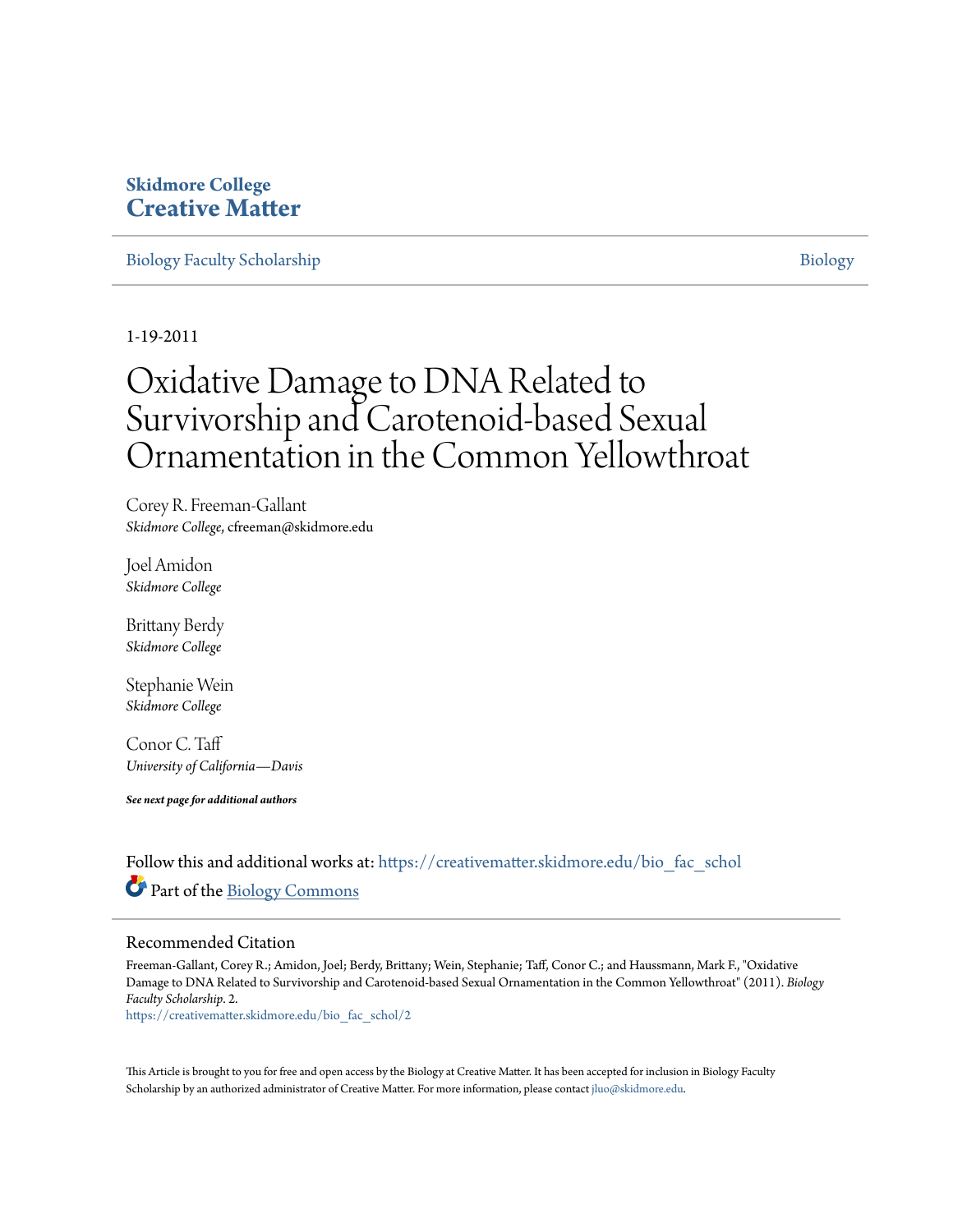#### **Authors**

Corey R. Freeman-Gallant, Joel Amidon, Brittany Berdy, Stephanie Wein, Conor C. Taff, and Mark F. Haussmann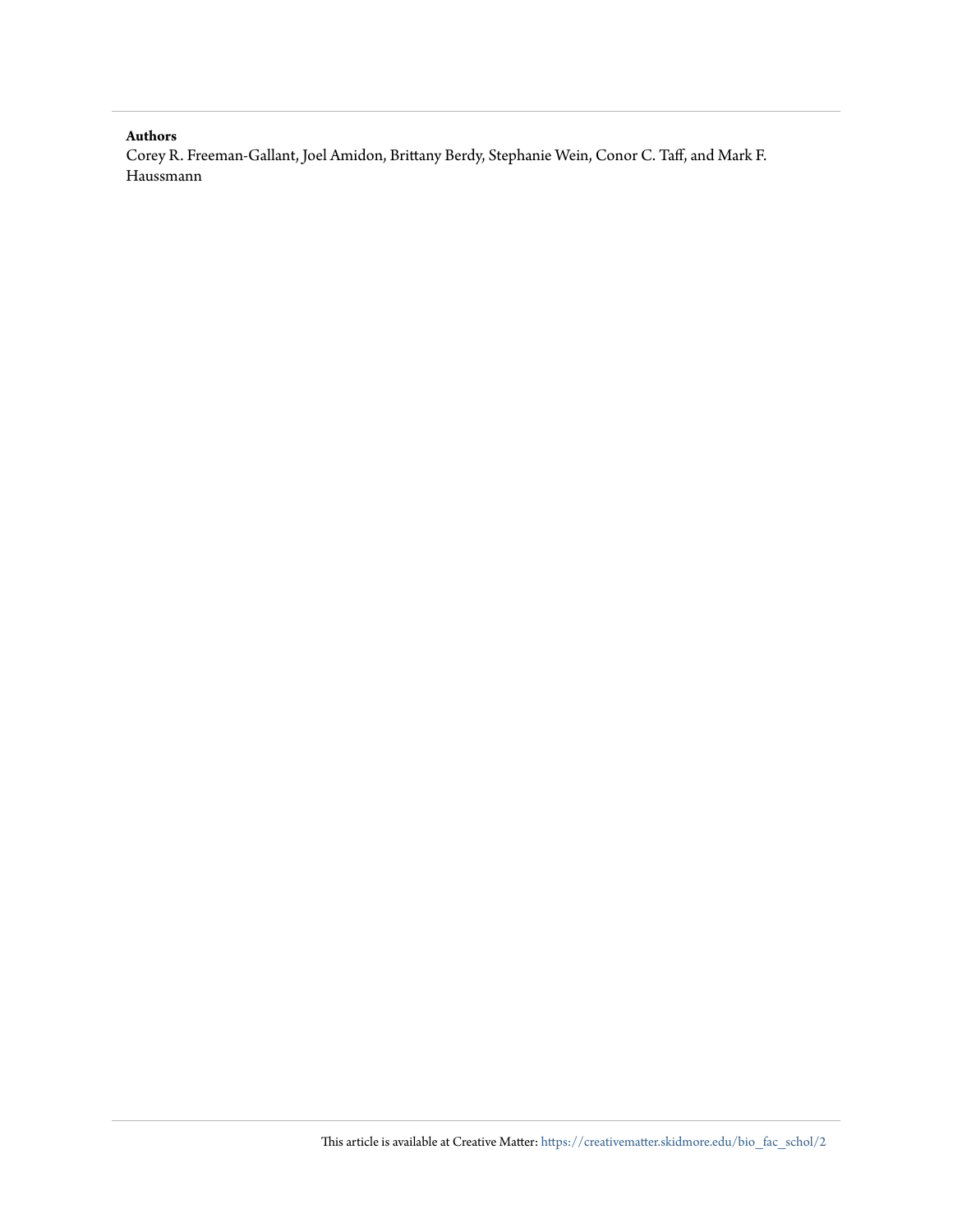# **Oxidative damage to DNA related to survivorship and carotenoid-based sexual ornamentation in the common yellowthroat**

**Corey R. Freeman-Gallant<sup>1</sup> , Joel Amidon<sup>1</sup> , Brittany Berdy<sup>1</sup> , Stephanie Wein<sup>1</sup> , Conor C. Taff<sup>2</sup> , and Mark F. Haussmann<sup>3</sup>**

*1 Biology Department, Skidmore College, Saratoga Springs, NY, 12866 2 Animal Behavior Graduate Group, University of California—Davis, Davis, CA, 95616 3 Biology Department, Bucknell University, Lewisburg, PA, 17837*

Biol. Lett. published online 19 January 2011

DOI of published article: 10.1098/rsbl.2010.1186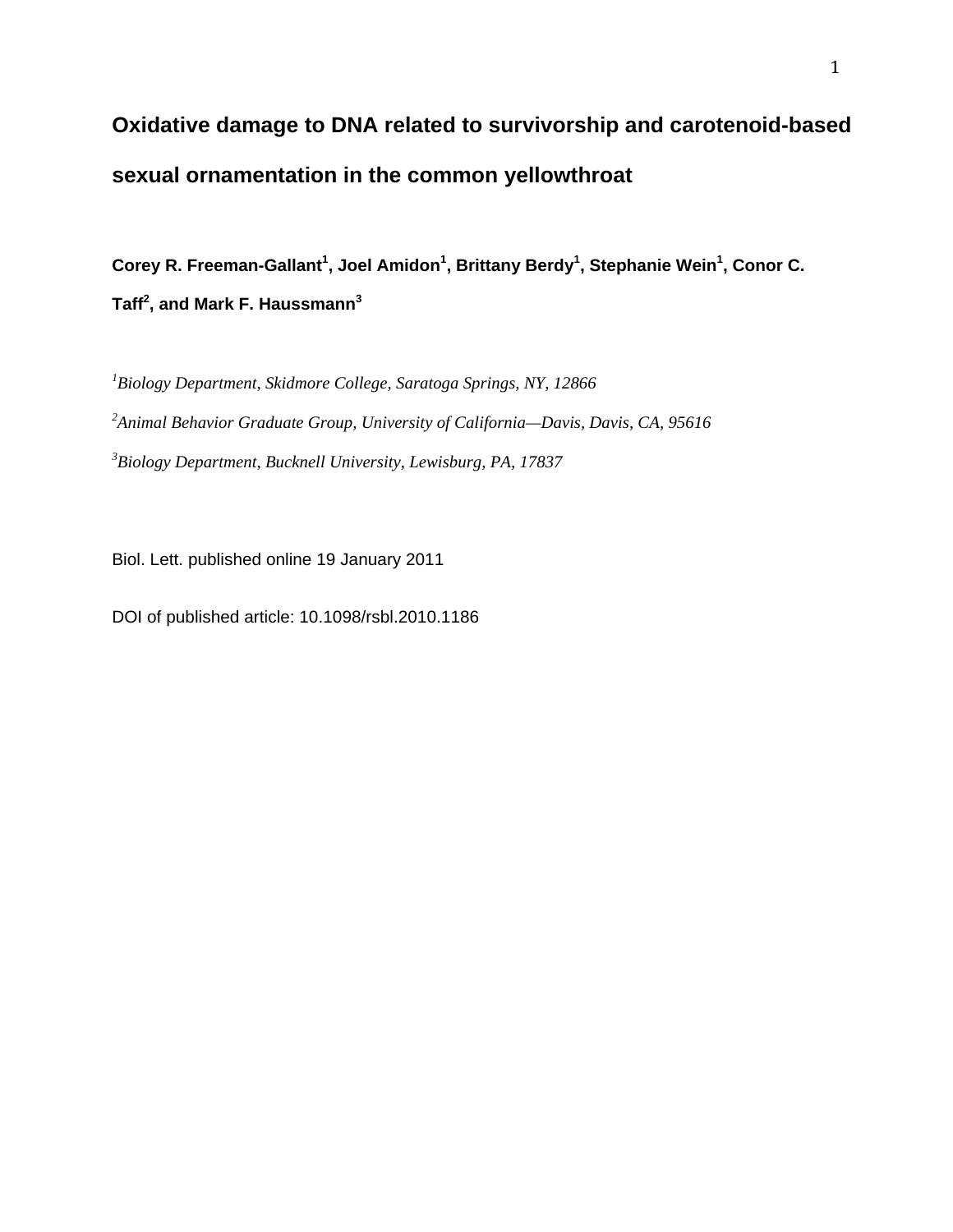**Carotenoid-based sexual ornaments are hypothesized to be reliable signals of male quality, based on an allocation tradeoff between the use of carotenoids as pigments and their use in antioxidant defense against reactive oxygen species (ROS). Carotenoids appear to be poor antioxidants** *in vivo***, however, and it is not clear whether variation in ornament expression is correlated with measures of oxidative stress (OXS) under natural conditions. We used single cell gel electrophoresis to assay oxidative damage to erythrocyte DNA in the common yellowthroat (***Geothlypis trichas***)***,* **a sexually dichromatic warbler in which sexual selection favors components of the males' UV-yellow "bib." We found that the level of DNA damage sustained by males predicted their over-winter survivorship and was reflected in the quality of their plumage. Males with brighter yellow bibs showed lower levels of DNA damage, both during the year the plumage was sampled (such that yellow brightness signaled current OXS) and during the previous year (such that yellow brightness signaled past OXS). We suggest that carotenoid-based ornaments can convey information about OXS to prospective mates and that further work exploring the proximate mechanism(s) linking OXS to colouration is warranted.**

**Keywords:** oxidation handicap hypothesis, good genes, epigamic signaling

#### **1. INTRODUCTION**

Over a decade ago, von Schantz *et al.* (1999) proposed that a simple allocation tradeoff between the signaling and antioxidant functions of carotenoids may underlie good-genes sexual selection for colourful traits. Assuming that carotenoids are both limiting and an important component of an individual's total antioxidant defense, and recognizing that oxidative damage to DNA and other cell constituents can have negative consequences at the level of the whole organism, von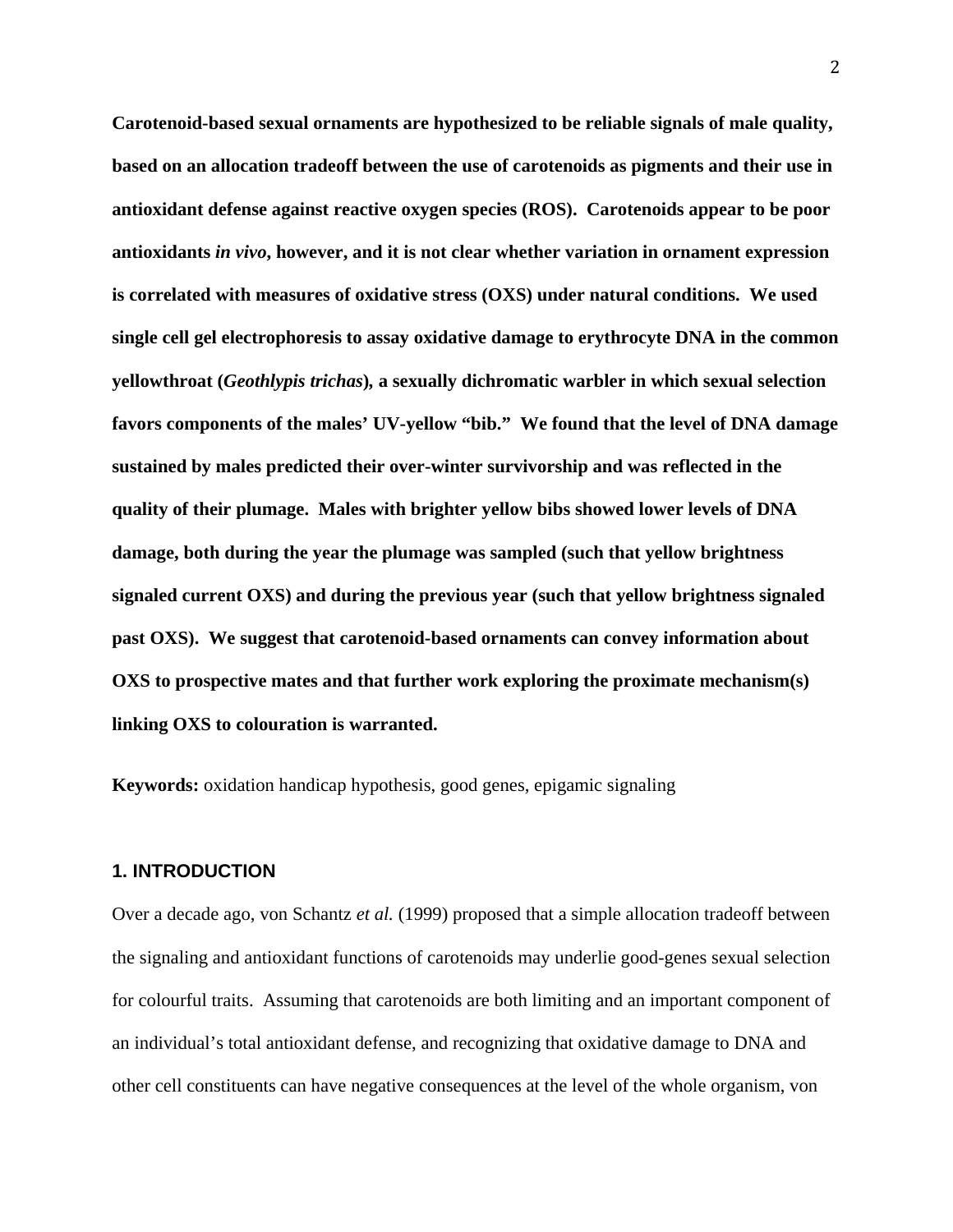Schantz *et al.* (1999) hypothesized that the deposition of carotenoids in inert, ornamental structures imposes an oxidative handicap on males, preventing poor quality individuals from efficiently coping with the reactive oxygen species (ROS) produced during aerobic metabolism and immune activation. By preferring colourful males, females choose individuals that can most afford to divert carotenoids away from antioxidant defense and towards display; that is, they select healthy males in a favorable oxidative state.

 The idea that ROS mediate sexual selection on colourful traits is compelling, in part because ROS may lie at the nexus of critical life history decisions in animals. For example, investment in reproductive activities generates ROS yet this investment may come at the expense of defense and repair mechanisms, yielding a cost of reproduction in the form of oxidative stress (OXS) that decreases survivorship, increases the rate of senescence, or both (Monaghan *et al.* 2009). Since pathways regulating ROS appear to be heritable (Kim *et al.* 2010), ornaments revealing OXS are potential targets of good-genes sexual selection.

 Despite significant recent attention, ROS-mediated sexual selection remains controversial. For example, experimental manipulation of carotenoid supply often has little direct effect on ROS, antioxidant capacity, or measures of oxidative damage, leading to the general conclusion that carotenoids are poor antioxidants *in vivo* (Costantini & Møller 2008). However, supplementation with other antioxidants appears to free (or protect) carotenoids for eventual incorporation into ornaments (Pike *et al.* 2007), suggesting that colouration can signal total antioxidant capacity. Several recent studies have demonstrated changes in ornamentation with increased OXS (Torres & Velando 2007; Alonso-Alvarez *et al.* 2009; Mougeot *et al.* 2009), but there are exceptions (Isaksson & Andersson 2008).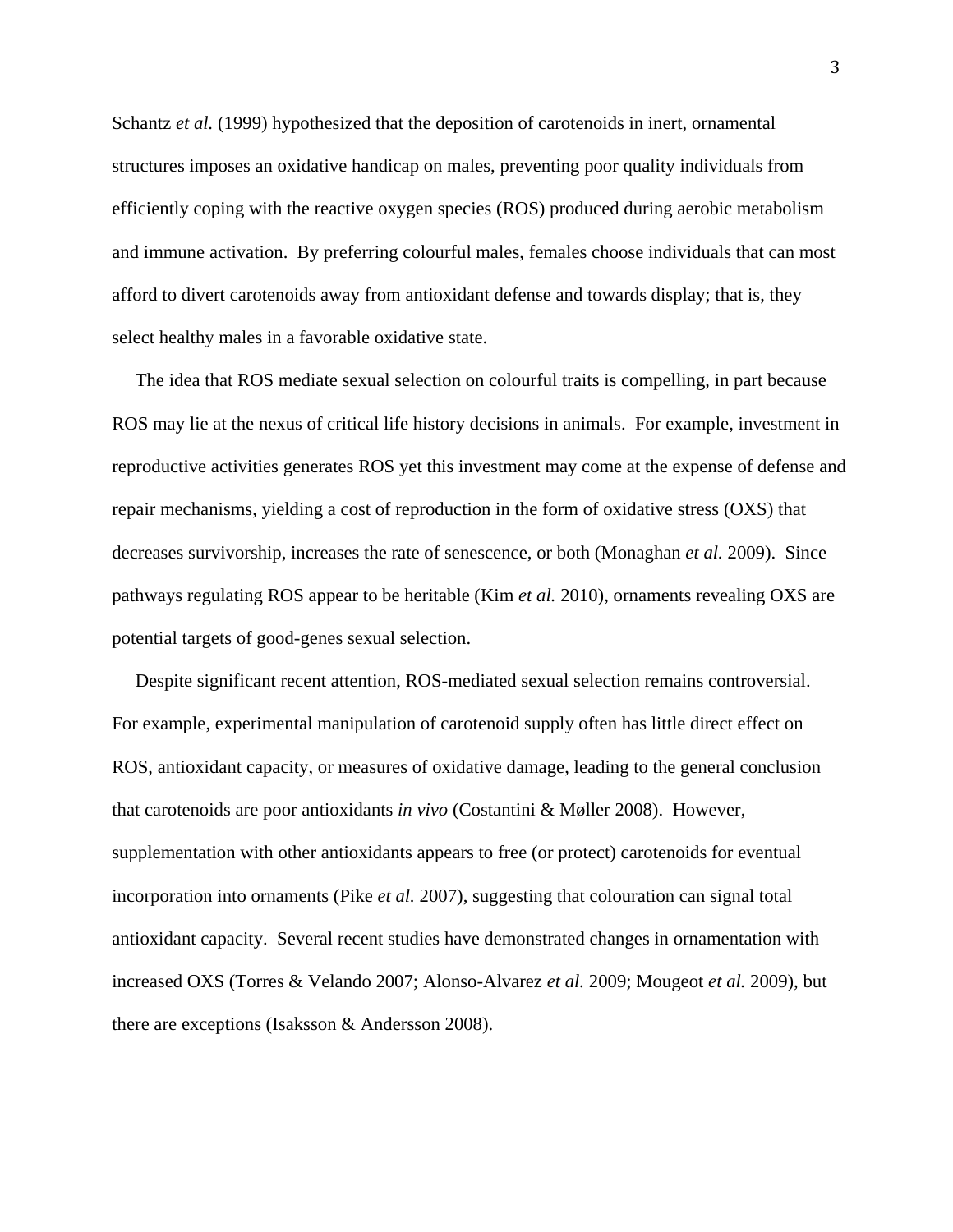Here, we use single-cell gel electrophoresis (SCGE) of erythrocytes to measure oxidative damage to DNA and relate this damage to male ornamentation in the common yellowthroat. Male common yellowthroats posses a carotenoid-based, UV-yellow "bib" (figure 1a) that is a condition-dependent signal of quality preferred by females in our population (Dunn *et al.* 2008; Freeman-Gallant *et al.* 2010).

### **2. MATERIAL AND METHODS**

We studied common yellowthroats nesting along power line and riparian corridors in Saratoga County, New York from 2005-2009. Males were captured in mist-nests soon after arrival and filmed in standardized posture using digital video. We quantified the size (area) of the mask and bib using ImageJ, as described in Freeman-Gallant *et al.* (2010). Although our analyses focus on the bib, we included the melanin-based mask because the mask is both condition-dependent and a target of female choice in some populations (Dunn *et al.* 2010). Colourimetrics were obtained using UV-vis spectrometry (Ocean Optics 2000; Dunedin, FL) performed in the laboratory on feather samples collected at random from the center of each male's bib. We quantified yellow brightness, carotenoid chroma (C<sub>car</sub>), and UV saturation (Table 1; see Freeman-Gallant *et al.* (2010) for details).  $C_{car}$  provides a measure of yellow saturation that is positively correlated with feather carotenoid concentration in some species (Isaksson & Andersson 2008).

 In 2008-2009, we performed single cell gel electrophoresis (SCGE) on erythrocytes to quantify oxidative damage to DNA. At the time of capture, we diluted 50  $\mu$ L of whole blood from the brachial vein in 1.0 mL of ice-cold buffer (10% DMSO, 90% Newborn Bovine Serum) and stored samples on ice until cryopreservation at -80°C. After thawing at 37°C for 2 min, erythrocytes were pelleted, washed in 1X PBS, and then mixed with low melting point agarose to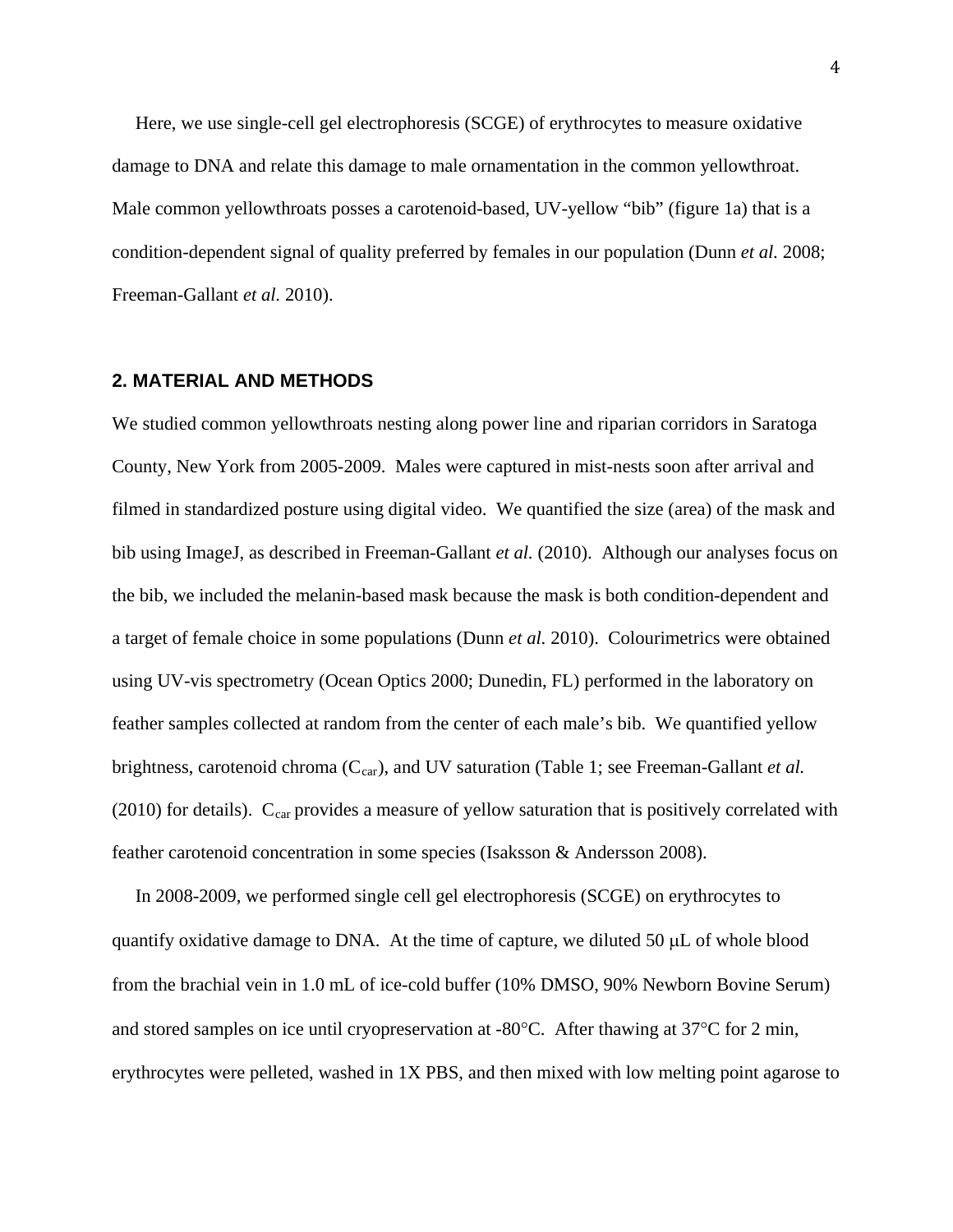achieve a final suspension of 10 cells/µL. Two 75µL gels were poured onto a Trevigen (Gaithersburg, MD) CometSlide and subjected to SCGE in 1X TBE for 10 min at 35 V after first lysing cells and then denaturing DNA in alkaline solution (200 mM NaOH, 1 mM EDTA). Following SCGE, gels were washed in 70% ethanol and air dried. To visualize DNA, slides were stained with SYBR Green and digitally imaged at 25X. Comets representing erythrocyte nuclear DNA (in the "head") and any DNA degraded through single and double-strand breaks (in the "tail") were analyzed using Comet Score v1.5 (figure 1b). Percent DNA in the tail was averaged over all 204±53 (s.d.) comets scored for each male and square-root arcsine transformed prior to analysis. Average %DNA in the tail was repeatable across the two gels examined for each male (ANOVA,  $F_{67,68}=9.8$ ,  $p<0.0001$ ; repeatability=0.82; Lessells & Boag 1987). Early validation work in our laboratories showed no effect of cryopreservation on DNA damage (difference in mean damage between fresh and cryopreserved cells <1%; paired t-test; *t*=1.07, d.f.=13, *p*=0.31). We use DNA damage as an index of OXS because it combines both free radical production and attack as well as antioxidant and repair mechanisms. See Collins (2009) for discussion of SCGE and the comet assay as a measure of DNA damage caused by ROS and other sources.

 In 2008, we obtained information on OXS and ornamentation for 17 males new to our study sites ("inexperienced males") and 16 males with a prior history of breeding ("experienced males"). In 2009, we studied 17 inexperienced males and 19 experienced males. We examined the relationship between DNA damage and ornamentation separately for inexperienced and experienced males because patterns of selection and condition-dependence are different in the two experience classes (Freeman-Gallant *et al.* 2010) and there are significant experience-byornament interactions in analyses of OXS pooling over males (ANCOVA,  $R^2$ =0.34,  $p$ <0.01,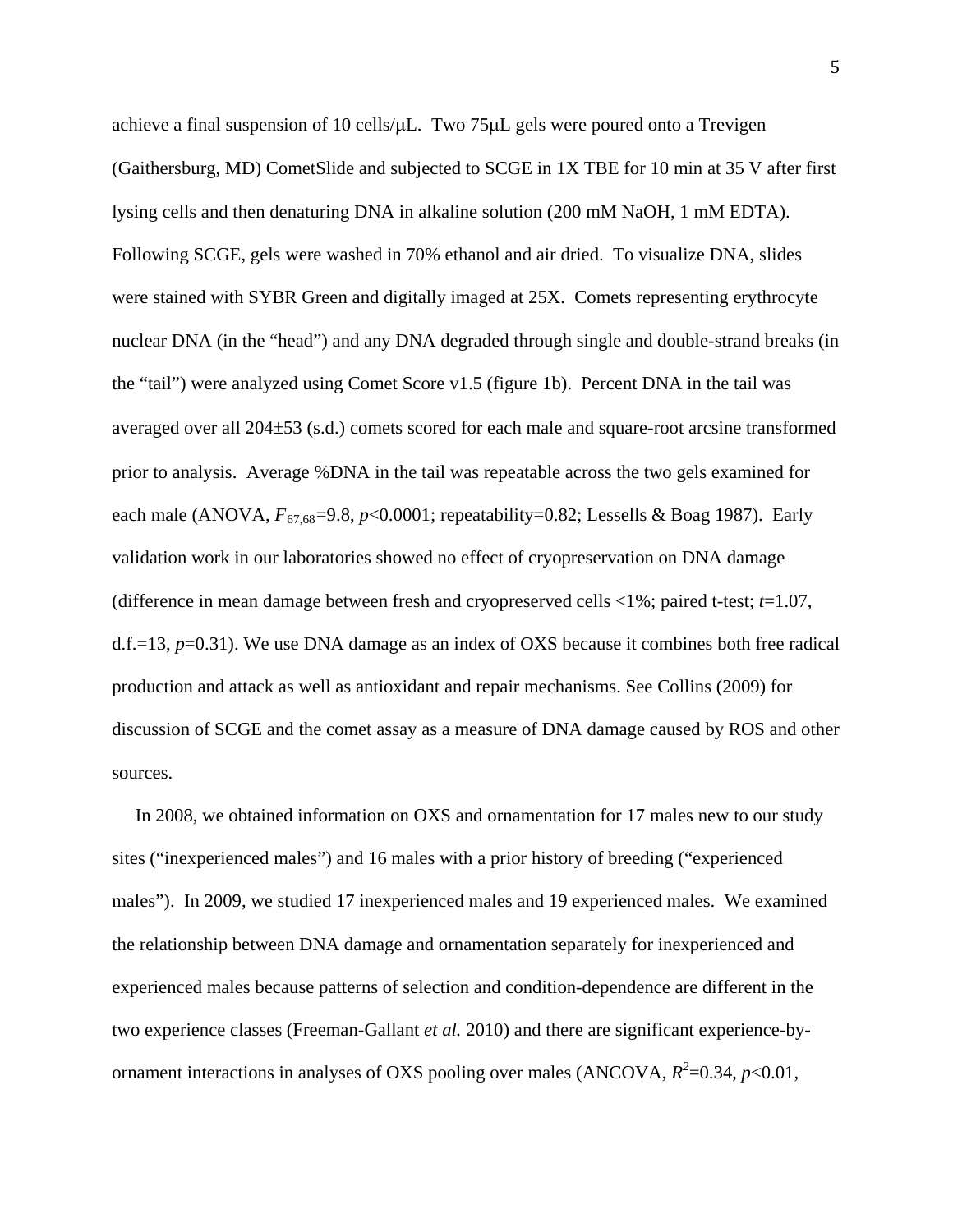*n*=48; experience\*bib size, experience\*yellow brightness, both *p*<0.04). To avoid pseudoreplication, we used the most recent data for males that were present in both years. Sample sizes vary where incomplete data forced the exclusion of some males.

### **3. RESULTS**

OXS increased significantly with sampling date within a season, but there is no evidence that OXS increased with male age, either in cross-sectional analysis comparing inexperienced, firsttime breeders (at our study sites) with experienced males (ANCOVA with year as a fixed effect, *n*=50; date:  $F_{1,46}$ =11.5, *p*=0.001; experience:  $F_{1,46}$ =0.01, *p*=0.93), or in longitudinal comparisons of OXS across successive seasons for 19 returning birds (paired *t*=1.1, d.f.=18, *p*=0.31). However, OXS was a significant predictor of survivorship from 2008 to 2009 (multiple logistic regression controlling for sampling date; OXS effect: Wald  $\chi^2$ =5.1, *n*=33, *p*=0.02; figure 1c). OXS was also reflected in the yellow colouration of the bib at the time of sampling. In multiple regressions of mask and bib traits on OXS, increasing OXS was associated with reduced yellow brightness (experienced males) and carotenoid chroma (inexperienced males) but not with mask size or bib UV colouration (Table 2). Bib yellow brightness (in the year *n*) also revealed the level of OXS experienced by males the preceding year (in the year *n-1*), when the plumage was obtained by males during molt (Table 2).

### **4. DISCUSSION**

We found that elements of a carotenoid-based plumage ornament reflect OXS, as measured by SCGE and the comet assay. Experienced males with brighter yellow plumage and inexperienced males with greater carotenoid chroma showed reduced OXS which, in turn, was linked to greater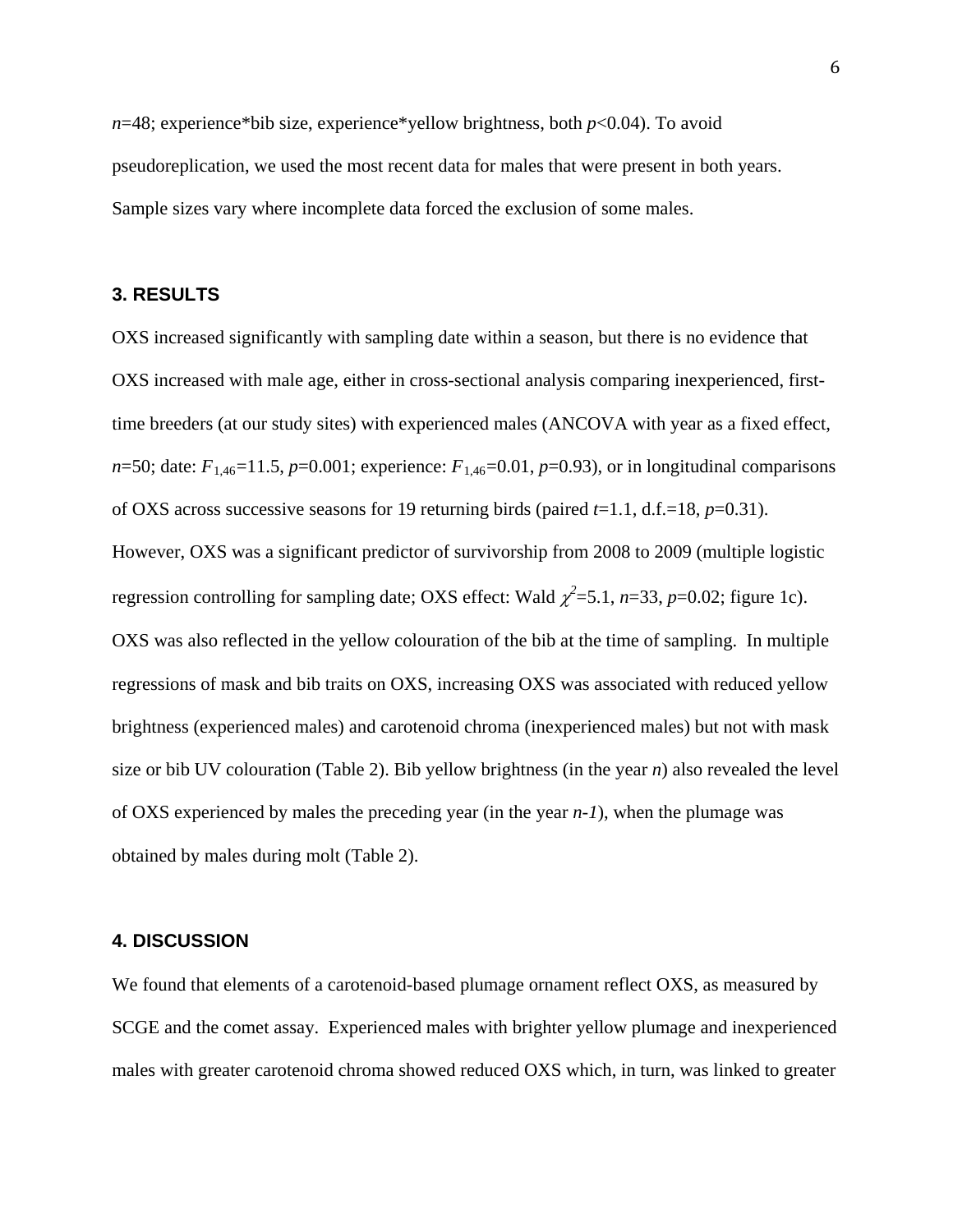overwinter survivorship in our population. We have previously shown that sexual selection favors increased carotenoid chroma among inexperienced (but not experienced) males and that, at the population level, males with greater yellow brightness achieve higher mating success. By selecting brighter bibs, females mate with older (Freeman-Gallant *et al.* 2010) and healthier males (Dunn *et al.* 2010) who also show reduced OXS (this study).

 Although our results suggest an important role for ROS in sexual signaling, OXS need not be revealed to prospective mates via direct, carotenoid-allocation tradeoffs. For example, if androgens are both pro-oxidants and important for the exaggeration of secondary sexual traits, an oxidative cost to ornament development may produce a relationship between OXS and the extent of exaggeration even if carotenoids are themselves irrelevant to ROS surveillance (Alonso-Alvarez *et al.* 2007). Additionally, the pro-oxidant consequences of infection coupled with a role for carotenoids in immune stimulation (McGraw & Ardia 2003) may generate complex associations between OXS, health, and ornamentation that do not necessarily rely on an antioxidant function for carotenoids. Attention to such indirect linkages has already proven fruitful (Mougeot *et al.* 2009; Alonso-Alvarez *et al.* 2009).

 Different aspects of yellow colouration revealed more OXS in inexperienced versus experienced males. In addition, increasing bib size was correlated with DNA damage only among inexperienced males. To the extent that inexperienced males new to our study areas were younger than males with a known breeding history, these results suggest that the proximate mechanisms linking OXS to male ornamentation may change with male age. Age-related changes in sexual signaling have been found in other systems (Badyaev & Duckworth 2003) but they are rarely studied in the context of ROS-mediated sexual selection (but see Torres &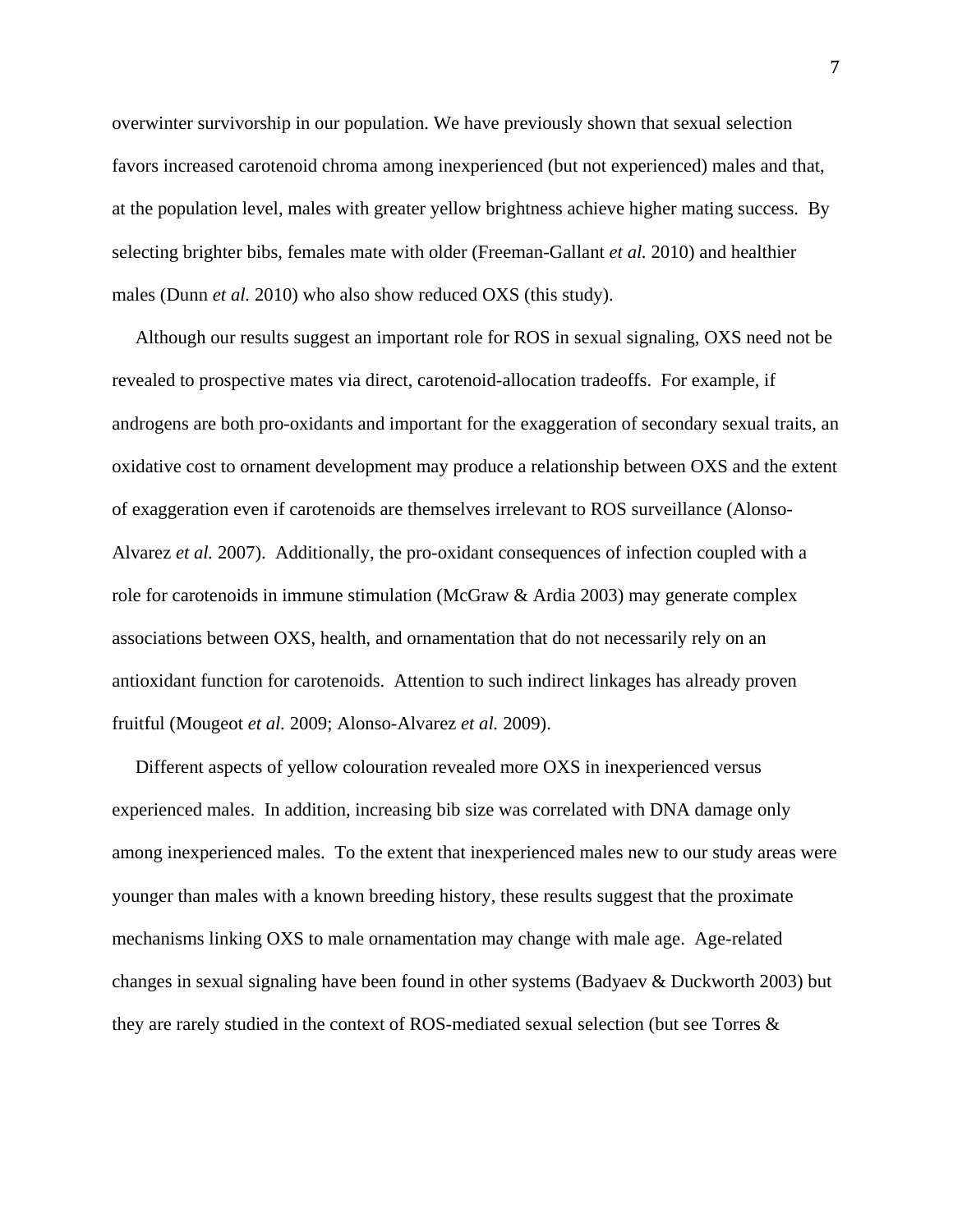Velando 2007; Alonso-Alvarez *et al.* 2009; Cote *et al.* 2010), perhaps contributing to the mixed results in the literature.

 To the best of our knowledge, this is the first study to relate DNA damage to sexual signaling in a vertebrate. Recent tests of ROS-mediated sexual selection measure the extent of lipid peroxidation when quantifying OXS, but ROS clearly affect other cell constituents (Monaghan *et al.* 2009). DNA damage caused by ROS may be particularly important, as this damage contributes to high rates of telomere shortening, abnormal patterns of gene regulation, and the etiology of many diseases (Halliwell & Gutteridge 2007). Indeed, the significance of DNA damage for proper cell function is revealed by the existence of a large number of complex damage recognition and repair pathways (Halliwell & Gutteridge 2007). Our results suggest that oxidative damage to DNA should be considered when assessing the information-content of ornaments and ROS-related costs of sexual signaling.

This work was supported by the National Science Foundation (IBN-0412746) and, in the field, by R. Schneider and M. Garfinkel.

- Alonso-Alvarez, C., Bertrand, S., Faivre, B., Chastel, O. & Sorci, G. 2007 Testosterone and oxidative stress: the oxidation handicap hypothesis. *Proc. R. Soc. B* 274, 819-825.
- Alonso-Alvarez, C., Pérez-Rodríguez, L., Garcia, J.T. & Viñuela, J. 2009 Testosterone-mediated trade-offs in the old age: a new approach to the immunocompetence handicap and carotenoid-based sexual signaling. *Proc. R. Soc. B* 276, 2093-2101.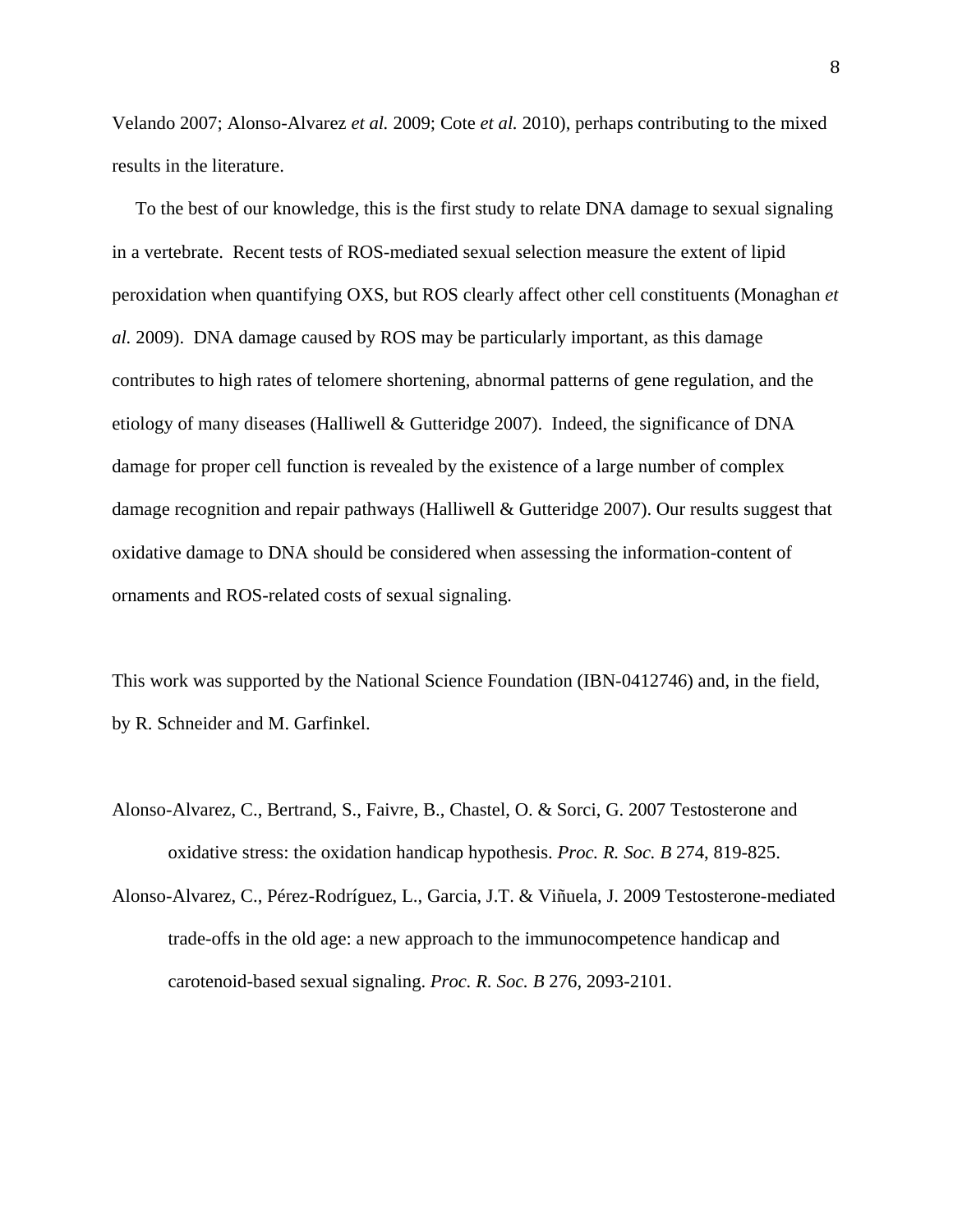- Badyaev, A.V. & Duckworth, R.A. 2003 Context-dependent sexual advertisement: plasticity in development of sexual ornamentation throughout the lifetime of a passerine bird. *J. Evol. Biol.* 16, 1065-1076.
- Collins, A.R. 2009 Investigating oxidative DNA damage and its repair using the comet assay. *Mut. Res.* 681, 24-32.
- Costantini, D. & Møller, A.P. 2008 Carotenoids are minor antioxidants for birds. *Funct. Ecol.* 22, 367-370.
- Cote, J., Arnoux, E., Sorci, G., Gaillard, M. & Faivre, B. 2010. Age-dependent allocation of carotenoids to coloration versus antioxidant defenses. *J. Exp. Biol.* 213, 271-277.
- Dunn, P. O., Whittingham, L.A., Freeman-Gallant, C.R. & DeCoste, J. 2008 Geographic variation in the function of ornaments in the common yellowthroat. *J. Avian Biol.* 39, 66- 72.
- Dunn, P.O., Garvin, J.C., Whittingham, L.A., Freeman-Gallant, C.R. & Hasselquist, D. 2010 Carotenoid and melanin-based ornaments signal similar aspects of male quality in two populations of the common yellowthroat. *Funct. Ecol*. 24, 149-158.
- Freeman-Gallant, C.R., Taff, C.C., Morin, D.F., Dunn, P.O. & Whittingham, L.A. 2010 Sexual selection, multiple male ornaments, and age- and condition-dependent signaling in the common yellowthroat. *Evolution* 64, 1007-1017.
- Halliwell, B. & Gutteridge, J. 2007. Free Radicals in Biology and Medicine. Oxford University Press, Oxford UK.
- Isaksson, C. & Andersson, S. 2008 Oxidative stress does not influence carotenoid mobilization and plumage pigmentation. *Proc. R. Soc. B* 275, 309-314.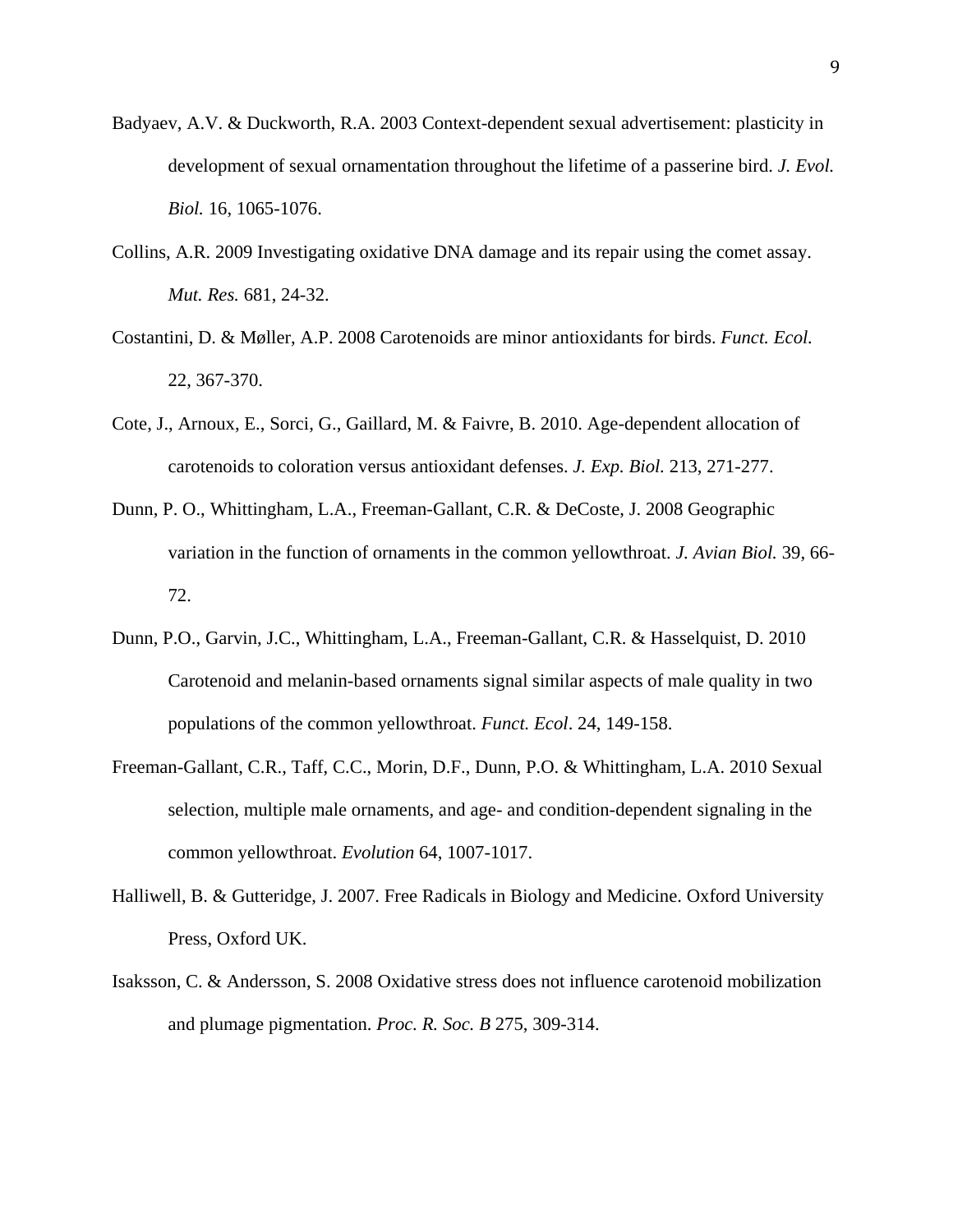- Kim, S.-Y., Noguera, J. C., Morales, J. & Velando, A. 2010. Heritability of resistance to oxidative stress in early life. *J. Evol. Biol.* 23, 769-773.
- Lessells, C.M. & Boag, P.T. 1987 Unrepeatable repeatabilities: a common mistake. *Auk* 104, 116-121.
- McGraw, K.J. & Ardia, D.R. 2003 Carotenoids, immunocompetence, and the information content of sexual colors: an experimental test. *Am. Nat.* 162, 704-712.
- Monaghan, P., Metcalfe, N.B. & Torres, R. 2009 Oxidative stress as a mediator of life history tradeoffs: mechanisms, measurements and interpretation. *Ecol. Letters* 12, 75-92.
- Mougeot, F., Martínez-Padilla, J., Webster, L.M.I., Blount, J. D., Pérez-Rodríguez, L. & Piertney, S.B. 2009 Honest sexual signaling mediated by parasite and testosterone effects on oxidative balance. *Proc. R. Soc. B* 276, 1093-1100.
- Pike, T.W., Blount, J.D., Lindström, J. & Metcalfe, N.B. 2007 Availability of non-carotenoid antioxidants affects the expression of a carotenoid-based sexual ornament. *Biol. Lett.* 3, 353-356.
- Torres, R. & Velando, A. 2007 Male reproductive senescence: the price of immune-induced oxidative damage on sexual attractiveness in the blue-footed booby. *J. Anim. Ecol.* 76, 1161-1168.
- von Schantz, T., Bensch, S., Grahn, M., Hasselquist, D. & Wittzell H. 1999 Good genes, oxidative stress and condition-dependent sexual signals*. Proc. R. Soc. B* 266, 1-12.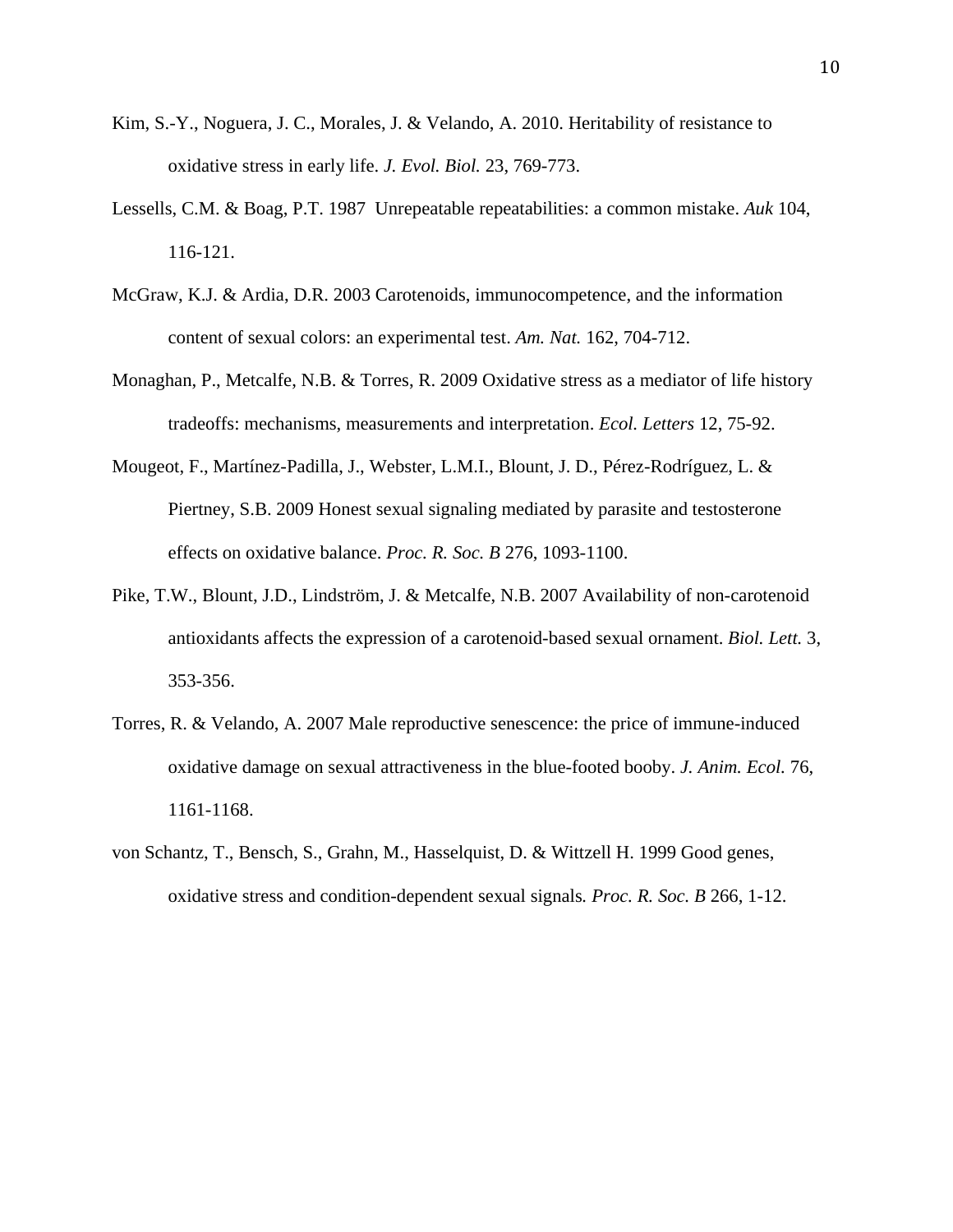Table 1. Colourimetrics based on reflectance spectrometry.

| <b>Yellow Brightness</b> | average reflectance $(R)$ across 550-625 nm                                                                   | Avg $(R_{550-625})$                       |
|--------------------------|---------------------------------------------------------------------------------------------------------------|-------------------------------------------|
| <b>IJV</b> Saturation    | proportion of reflectance $(R)$ across 320-700 nm<br>attributed to reflectance in the UV (320-400 nm)         | $\sum (R_{320-400}) / \sum (R_{320-700})$ |
| Carotenoid Chroma        | relative extent to which yellow reflectance (at $R_{700}$ )<br>exceeds blue-green reflectance (at $R_{450}$ ) | $(R_{700} - R_{450}) / R_{700}$           |

\_\_\_\_\_\_\_\_\_\_\_\_\_\_\_\_\_\_\_\_\_\_\_\_\_\_\_\_\_\_\_\_\_\_\_\_\_\_\_\_\_\_\_\_\_\_\_\_\_\_\_\_\_\_\_\_\_\_\_\_\_\_\_\_\_\_\_\_\_\_\_\_\_\_\_\_\_\_\_\_\_\_\_\_\_\_\_\_\_\_\_\_\_\_\_\_\_\_\_\_\_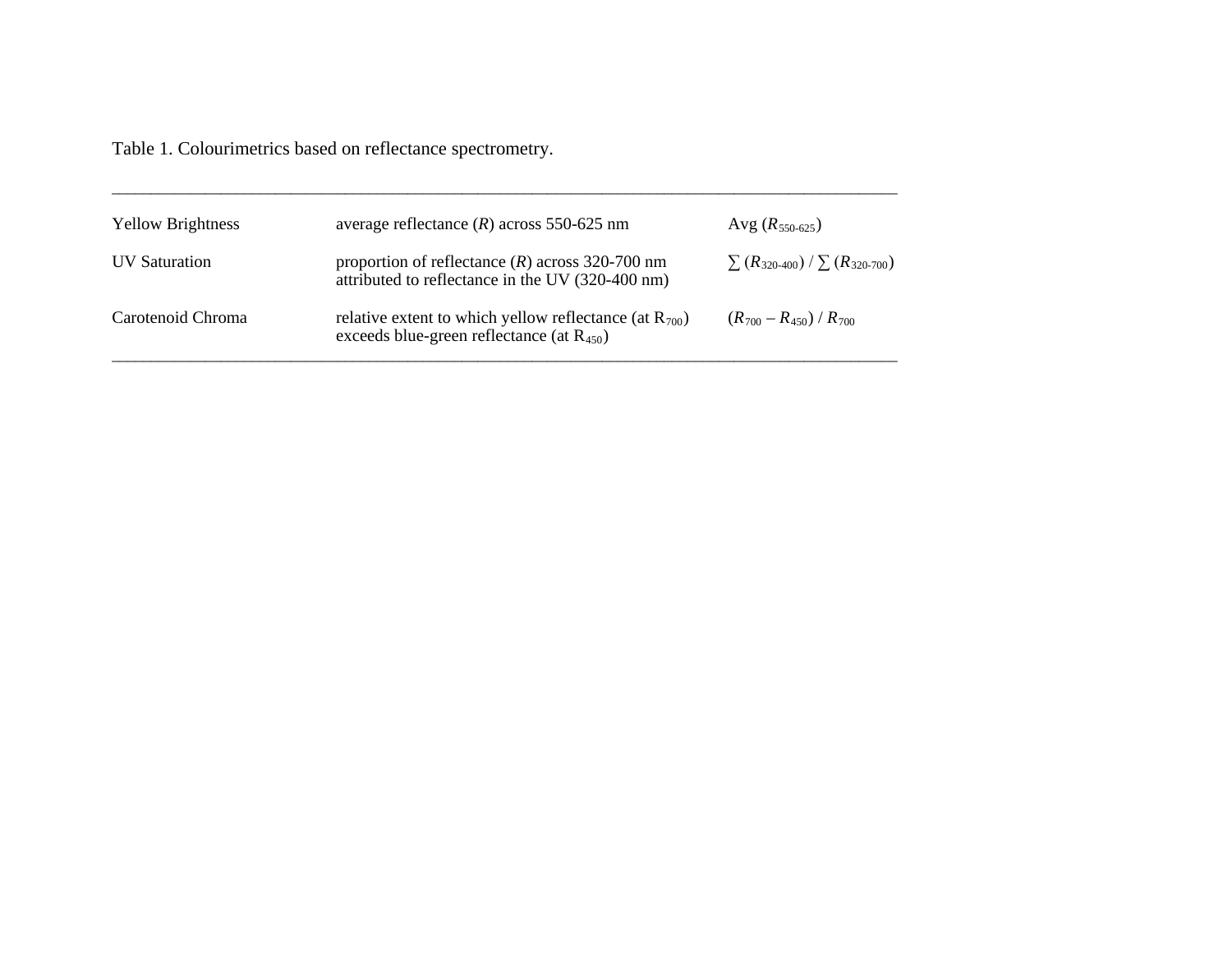Table 2. Relationship between male ornamentation and oxidative stress (OXS) measured as %DNA damage to erythrocytes using SCGE. Ornaments were measured in the year (*n*) and OXS in the year (*n*) and (*n-1*). *F*-statistics are for multiple linear regressions.

|                              |                                  | oxidative stress in the year $n$ : |                  |                                                 |          |                  | oxidative stress in<br>the year $(n-1)$ :<br>experienced males <sup>§</sup><br>$R^2 = 0.41$ , $p = 0.05$ |                  |                  |
|------------------------------|----------------------------------|------------------------------------|------------------|-------------------------------------------------|----------|------------------|----------------------------------------------------------------------------------------------------------|------------------|------------------|
| <b>Overall Model</b>         | inexperienced males <sup>®</sup> |                                    |                  | experienced males†<br>$R^2 = 0.44$ , $p = 0.01$ |          |                  |                                                                                                          |                  |                  |
|                              | $R^2=0.29$ , $p=0.02$            |                                    |                  |                                                 |          |                  |                                                                                                          |                  |                  |
|                              | Effect                           | $\boldsymbol{F}$                   | $\boldsymbol{P}$ | Effect                                          | $\bm{F}$ | $\boldsymbol{P}$ | Effect                                                                                                   | $\boldsymbol{F}$ | $\boldsymbol{P}$ |
| <b>Bib Size</b>              | 0.02                             | 4.7                                | 0.04             |                                                 | 2.6      | 0.13             |                                                                                                          | 0.0              | 0.61             |
| <b>Bib Yellow Brightness</b> |                                  | 1.6                                | 0.22             | $-0.04$                                         | 6.7      | 0.02             | $-0.03$                                                                                                  | 5.4              | 0.04             |
| <b>Bib Carotenoid Chroma</b> | $-0.02$                          | 4.2                                | 0.05             |                                                 | 1.4      | 0.26             |                                                                                                          | 1.9              | 0.19             |
| <b>Bib UV Saturation</b>     |                                  | 1.2                                | 0.27             |                                                 | 0.3      | 0.57             |                                                                                                          | 0.0              | 0.99             |
| <b>Mask Size</b>             |                                  | 0.2                                | 0.70             |                                                 | 0.6      | 0.45             |                                                                                                          | 0.9              | 0.38             |
| <b>Sampling Date</b>         | 0.03                             |                                    | 10.1 0.004       |                                                 | 3.2      | 0.09             | 0.03                                                                                                     | 9.2              | 0.01             |

 $\overline{\phi}_{n=33}^*$  males from 2008 and 2009;  $\overline{\phi}_{n=23}^*$  males from 2008 and 2009 (using most recent data for each male to avoid pseudoreplication); <sup>§</sup>n=18 males from 2009; effect sizes are for data that have been standardized to a mean of zero with unit variance.